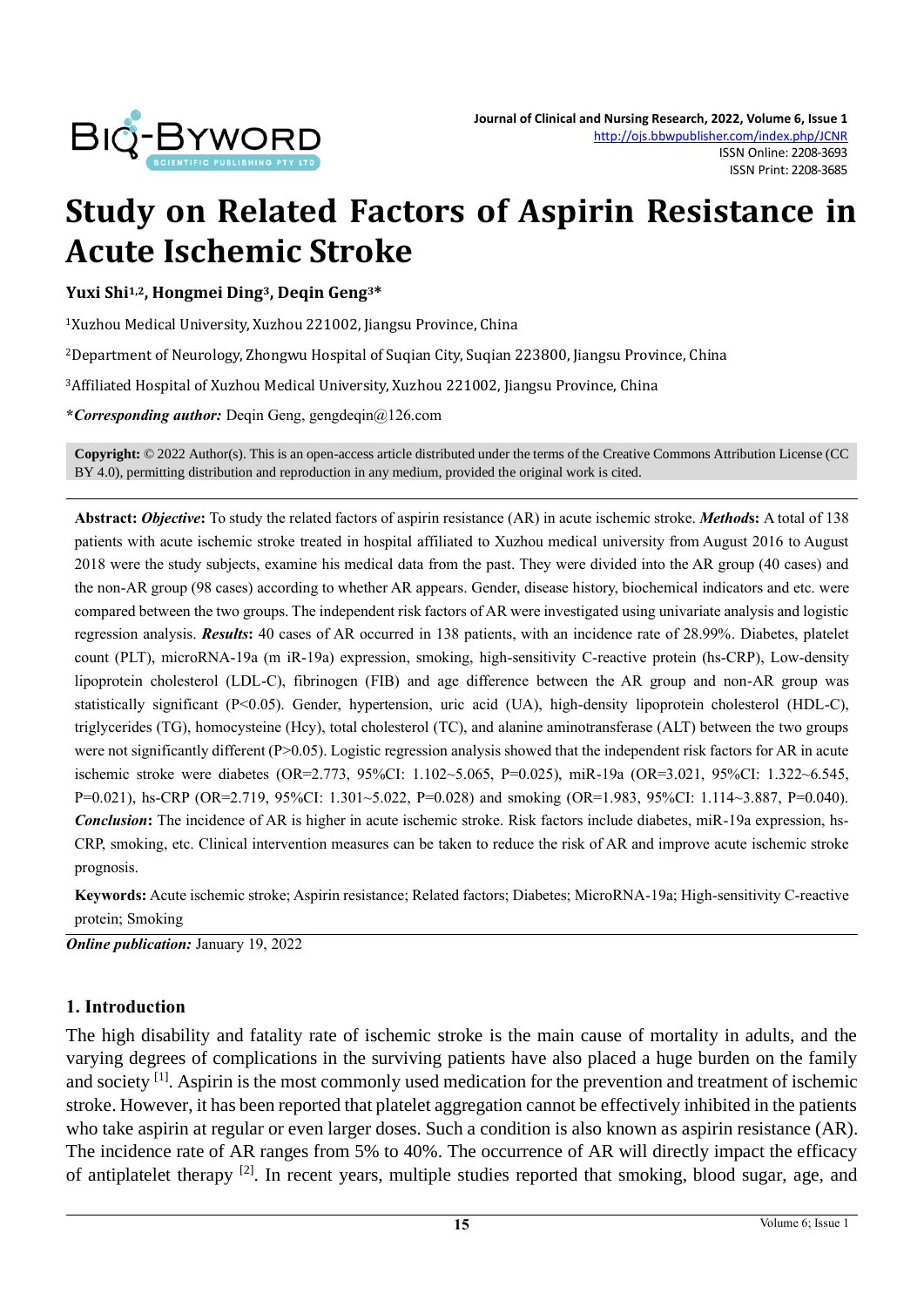genetic polymorphisms may be closely associated to the development of AR [3]. On the basis of standardized aspirin use, reducing the risk factors for AR development is of great significance to the prevention of AR. Therefore, in this study, we analyzed the disease history of patients and other common biochemical indicators in combination of the relevant literature to study the risk factors for AR development in acute ischemic stroke. The report is as follows.

## **2. Materials and methods**

## **2.1. General information**

There were 138 patients with acute ischemic stroke in total selected and enrolled in this study. These patients were treated in the Affiliated Hospital of Xuzhou Medical University from August 2016 to August 2018. The medical records of the study participants were retrospectively analyzed. The study participants were divided into two groups based on the presence of AR development AR group consisting of 40 cases and non-AR group consisting of 98 cases.

## **2.1.1. The inclusion criteria for recruiting study participants are indicated in the following:**

- (1) The patients who are diagnosed with acute ischemic stroke based on the diagnostic criteria stipulated in the "Guidelines for the Diagnosis and Treatment of Acute Ischemic Stroke 2014" by the Chinese Medical Association<sup>[4]</sup>.
- (2) The patients who are admitted to the hospital on the day after the onset of acute ischemic stroke and received standardized treatment afterwards, i.e., continuous administration of 100 mg/d aspirin for more than 7 days.
- (3) The patients who suffer from first-time illness and have no history of taking aspirin.
- (4) The patients who have no cerebral hemorrhage, myocardial infarction and other cardiovascular and cerebrovascular diseases.
- (5) The patients who have complete medical records.

# **2.1.2. The exclusion criteria of the current study are as follows:**

- (1) The patients who are allergic to aspirin.
- (2) The patients who have a history of taking other antiplatelet drugs within one week.
- (3) The patients with platelet count >  $450 \times 10^9$  /L or <  $100 \times 10^9$  /L.
- (4) The patients with severe liver and kidney insufficiency or having contraindications for taking aspirin before the onset.
- (5) The patients whose condition deteriorated or died during treatment.

# **2.2. Methods**

AR was determined <sup>[5]</sup> if 10 μmol/L adenosine diphosphate (ADP) induces an average platelet aggregation rate (Pag)  $\geq$  70% and 0.05 mmol/L arachidonic acid (AA) induces an average Pag of  $\geq$  20%. Considering previous literature and the records of medical information in our hospital, we clearly defined the scope of data to be collected, including general data such as diabetes, smoking, hypertension, gender, age, platelet count (PLT), high-sensitivity C-reactive protein (hs-CRP), and low-density lipoprotein cholesterol (LDL-C), fibrinogen (FIB), uric acid (UA), high-density lipoprotein cholesterol (HDL-C), triglycerides (TG), homocysteine (Hcy), total cholesterol (TC), alanine aminotransferase (ALT) and other biochemical indicators. The biochemical parameters were detected using automatic biochemical detection equipment, whereas PCR fluorescent probe-based detection method was employed to detect the relative expression of miR-19a.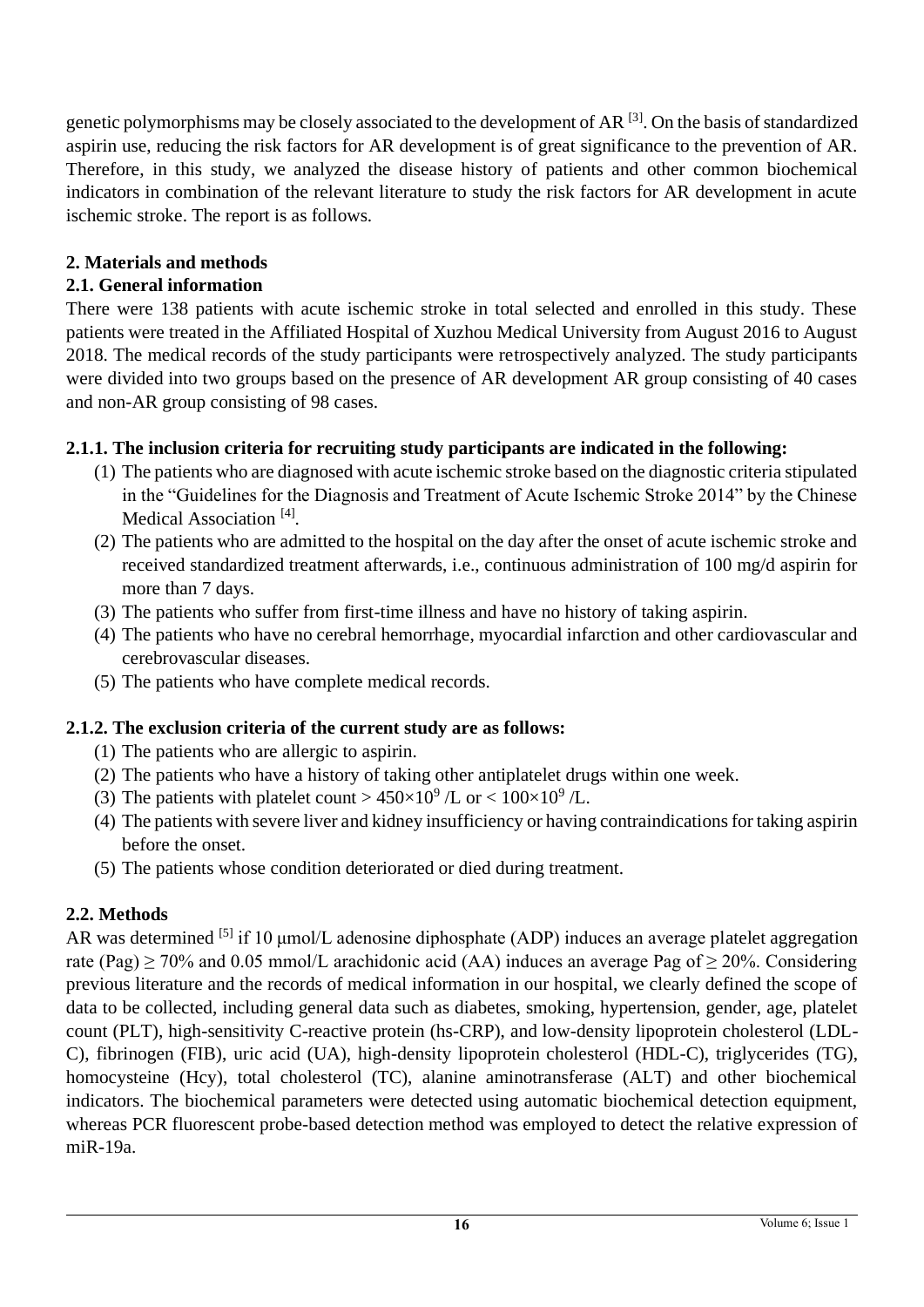## **2.3. Statistical analysis**

In the current study, statistical analysis was performed using Statistical Package for Social Sciences (SPSS) version 22. Measurement data is expressed as mean ± standard deviation (SD). Independent sample *t* test was performed for univariate analysis. Count data is expressed as percentage and was analyzed using Chisquared  $(\chi^2)$  test. Logistic regression analysis was used for multivariate analysis. Differences with  $P < 0.05$ are considered statistically significant.

# **3. Results**

# **3.1. AR development in acute ischemic stroke and univariate analysis**

Forty out of 138 patients in this study developed AR, corresponding to an incidence rate of 28.99%. The differences in diabetes, PLT, smoking, hs-CRP, LDL-C, FIB, and age between AR group and non-AR group were statistically significant (*P* < 0.05). According to **Table 1**, there was no significant difference in hypertension, UA, HDL-C, TG, Hcy, TC, ALT (*P* > 0.05).

| <b>Variable</b>     | AR group (40 cases) | Non-AR group (98 cases) | $\chi^2/t$ | $\boldsymbol{P}$ |
|---------------------|---------------------|-------------------------|------------|------------------|
| Diabetes            | 21                  | 26                      | 8.530      | 0.003            |
| Smoking             | 30                  | 41                      | 12.507     | < 0.001          |
| Hypertension        | 31                  | 64                      | 1.969      | 0.161            |
| Male                | 24                  | 60                      | 0.018      | 0.894            |
| Female              | 16                  | 38                      |            |                  |
| Age (years)         | $70.23 \pm 4.92$    | $65.44 \pm 4.65$        | 5.383      | < 0.001          |
| PLT $(10^9)$        | $227.34 \pm 24.48$  | $206.21 \pm 20.61$      | 5.168      | < 0.001          |
| $hs-CRP$ (mg/L)     | $8.87 \pm 2.91$     | $6.01 \pm 1.23$         | 8.139      | < 0.001          |
| $LDL-C (mmol/L)$    | $3.42 \pm 0.76$     | $3.01 \pm 0.65$         | 3.198      | 0.002            |
| FIB(g/L)            | $3.24 \pm 0.41$     | $3.01 \pm 0.32$         | 3.521      | 0.001            |
| $UA$ ( $\mu$ mol/L) | $325.44 \pm 24.55$  | $319.30 \pm 21.56$      | 1.457      | 0.147            |
| $HDL-C$ (mmol/L)    | $1.18 \pm 0.21$     | $1.22 \pm 0.19$         | 1.088      | 0.279            |
| TG (mmol/L)         | $1.77 \pm 0.12$     | $1.72 \pm 0.23$         | 1.303      | 0.159            |
| Hcy (µmol/L)        | $13.23 \pm 4.34$    | $13.40 \pm 3.92$        | 0.250      | 0.803            |
| $TC$ (mmol/L)       | $4.79 \pm 1.02$     | $4.70 \pm 0.98$         | 0.484      | 0.629            |
| $ALT$ (U/L)         | $27.34 \pm 4.01$    | $26.81 \pm 3.87$        | 0.722      | 0.471            |
| miR-19a             | $0.77 \pm 0.08$     | $0.52 \pm 0.04$         | 24.423     | < 0.001          |

**Table 1.** Univariate analysis of AR development in acute ischemic stroke [case  $(\%)$ ]

**Note:** PLT: platelet count; hs-CRP: high-sensitivity C-reactive protein; LDL-C: low-density lipoprotein cholesterol; TG: triglycerides; FIB: fibrinogen; UA: uric acid; HDL-C: high-density lipoprotein cholesterol; Hcy: homocysteine; TC: cholesterol; ALT: alanine aminotransferase; miR-19a: microRNA -19a.

# **3.2. Multivariate analysis of AR development in acute ischemic stroke**

In the logistic regression analysis, AR was the dependent variable, whereas diabetes (no  $= 0$ , yes  $= 1$ ), smoking (no  $= 0$ , yes  $= 1$ ), PLT, expression of miR-19a, hs-CRP, LDL-C, FIB, age (actual value) were the independent variables. The results showed that the independent risk factors for AR development in acute ischemic stroke were diabetes, miR-19a expression, hs-CRP, and smoking, as shown in **Table 2**.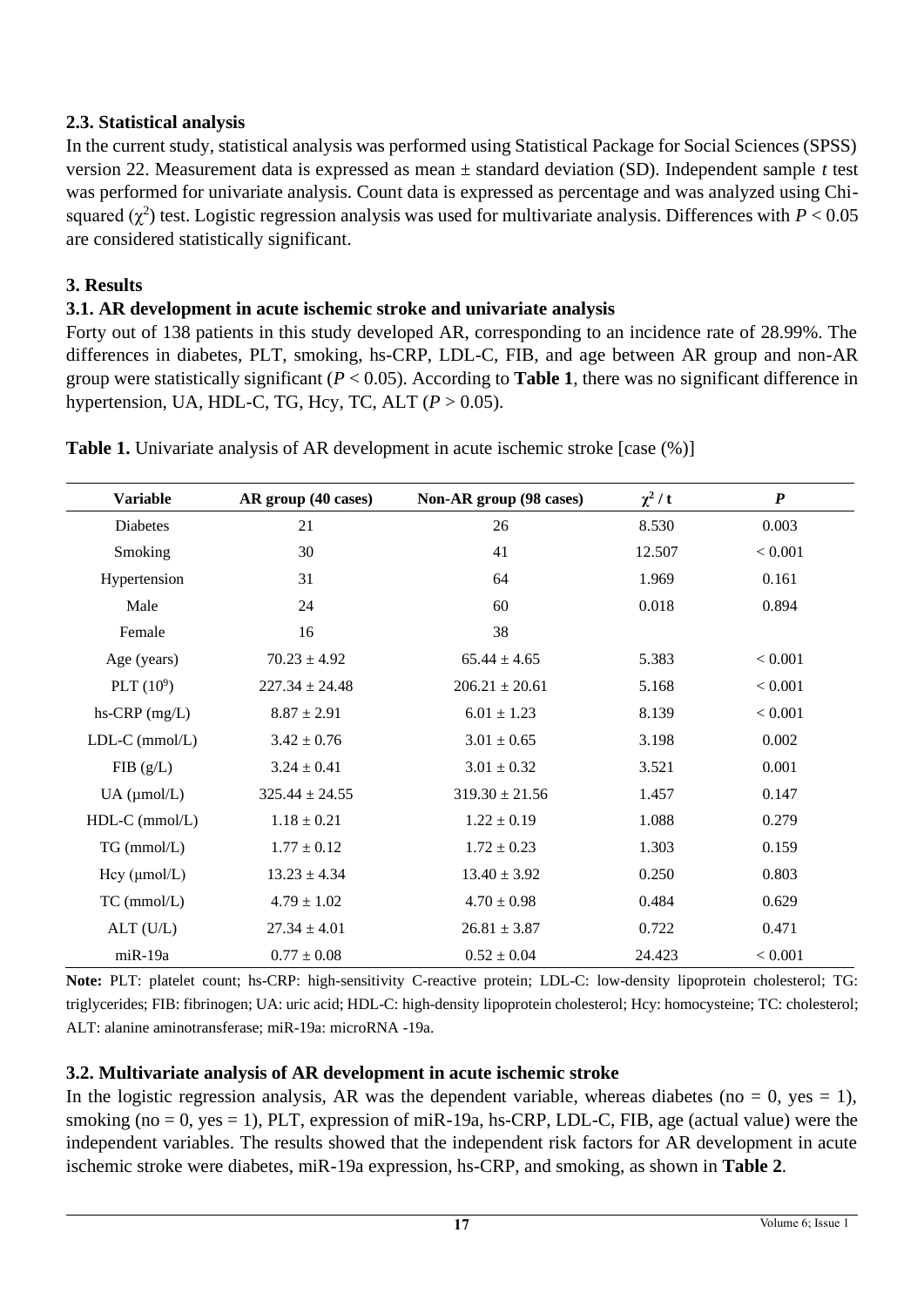| <b>Influencing factors</b> |       | SЕ    | Wald  | OR    | 95% CI          |       |
|----------------------------|-------|-------|-------|-------|-----------------|-------|
| <b>Diabetes</b>            | 0.612 | 0.254 | 7.154 | 2.773 | $1.102 - 5.065$ | 0.025 |
| $miR-19a$                  | 0.741 | 0.242 | 7.544 | 3.021 | $1.322 - 6.545$ | 0.021 |
| hs-CRP                     | 1.021 | 0.476 | 6.334 | 2.719 | $1.301 - 5.022$ | 0.028 |
| <b>Smoking</b>             | 0.458 | 0.230 | 3.983 | .983  | 1.114~3.887     | 0.040 |

**Table 2.** Multivariate analysis of AR in acute ischemic stroke

**Note:** hs-CRP: high-sensitivity C-reactive protein; SE: standard error; OR: odds ratio; CI: confidence interval.

#### **4. Discussion**

In recent years, we've observed steady changes in Chinese citizens' lifestyles and dietary habits, as well as the ageing of both urban and rural populations. This is unfortunately accompanied with an increase in the yearly incidence rate of acute ischemic stroke. The disease's high disability and death rates, in particular, represent a severe danger to the elderly population's health and quality of life. Inhibition of platelet activation is seen to be a significant technique for preventing, treating, and minimizing the recurrence of ischemic stroke from a neurological perspective. Aspirin is one of the most efficient antiplatelet drugs, since it effectively inhibits platelet aggregation to lower the incidence of thrombotic events and so improves the prognosis of ischemic stroke  $\left[6\right]$ . However, it has been observed that 5% to 40% of patients who take aspirin at a dosage of 75-150 mg/d acquire AR, and the efficacy of antiplatelet treatment becomes less than optimal, compromising patient prognosis and raising the risk of ischemic vascular events recurrence [7]. The mechanism of AR development is not entirely understood at this time. Although it is known that insufficient medication dosage, poor compliance, decreased drug intake, the ADP receptor, polymorphisms in the platelet glycoprotein gene, and other factors can contribute to the development of AR, the incidence rate of AR cases rises even when the standard dose is used <sup>[8]</sup>. As a result, focused prevention has become an essential strategy for preventing the onset of AR; nevertheless, additional epidemiological research into the onset of AR and the study of its risk factors is required.

The impact of diabetes on AR was first reported in cardiovascular disease. Czech MP<sup>[9]</sup> found that the risk for AR development in patients with type 2 diabetes and cerebral infarction was 2 to 3 times higher than that in non-diabetic patients. The result of this study shows that the OR of diabetes was 2.773, which is consistent with previous reported results. The development of AR mainly involves the following mechanisms  $[10]$ :

- (1) Excessive blood glucose concentration will influence the inhibitory effect of aspirin on peripheral blood P-selectin and platelet GP II b-IIIa. In the hyperglycemic milieu, the ability of aspirin to acetylate platelets is significantly inhibited, thereby reducing the inhibitory effect of aspirin on platelet activation.
- (2) In diabetic patients, the increased expression level of cyclooxygenase-2 (COX-2) and the level of coagulation factors will lead to an increase in platelet activity, which gives rise to a decrease in aspirin sensitivity.
- (3) Hyperglycemia inhibits the activation of aspirin on the nitric oxide / cyclic guanosine monophosphate (NO/cGMP)-dependent protein kinase pathway, and incapacitates the patient's vascular protection.
- (4) When the blood glucose level becomes too high, the survival time of peripheral blood platelets is shortened, the renewal frequency increases, and the high activity of new platelets will also promote the development of AR. miRNA is a highly conserved, single-stranded, non-coding RNA in the human body.

In recent years, studies have shown that the activation of platelets can alter the expression of multiple miRNAs in the body. miR-19a is an important transcriptional regulator of the miR-17-92 gene cluster, and has a regulatory effect on the proliferation and adhesion of vascular endothelial cells <sup>[11]</sup>. This rationalizes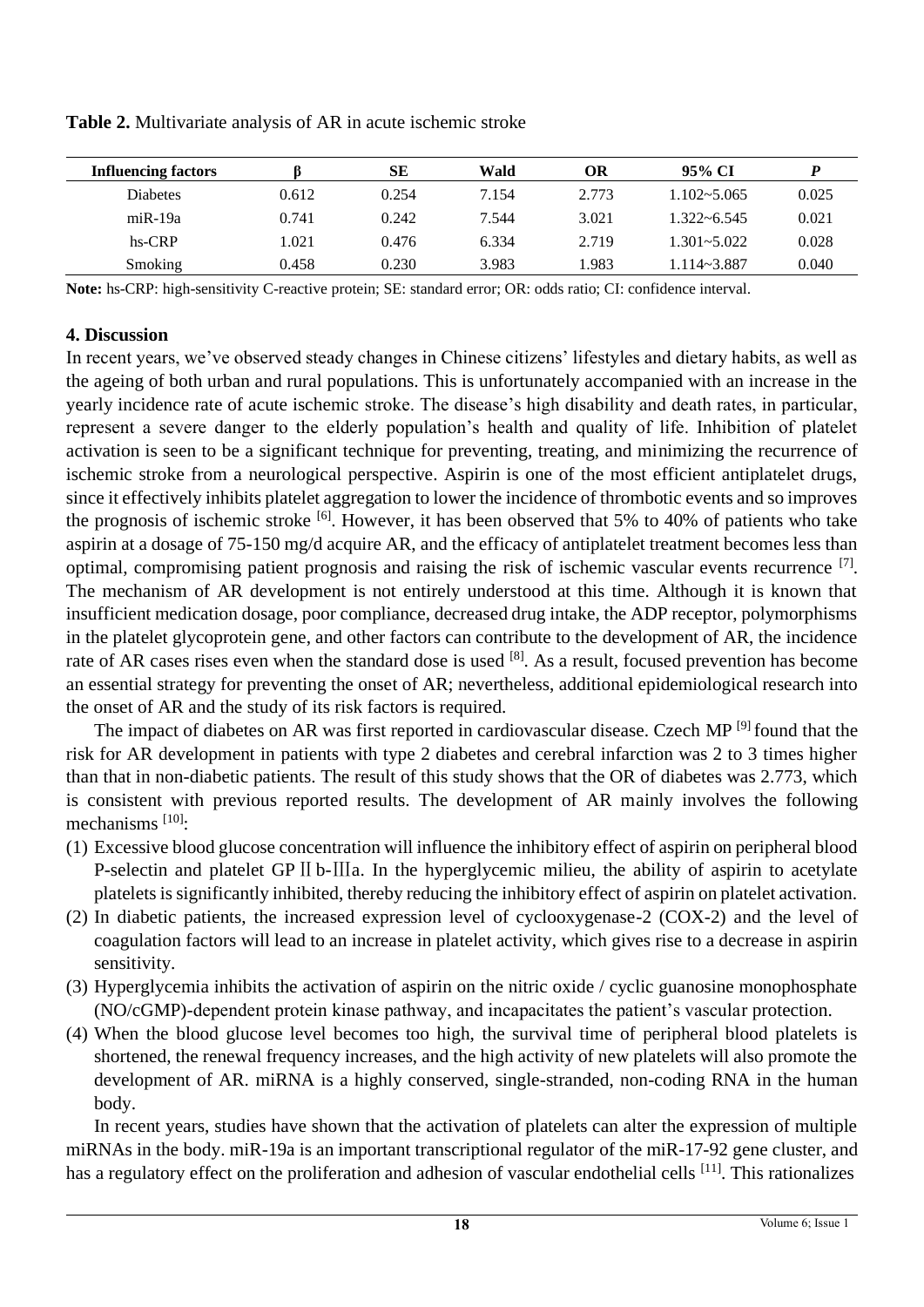the inclusion of miR-19a as a parameter in the present study. The results of this study show that the expression of miR-19a in patients with AR was significantly higher than that in patients without AR. We believe the increase in miR-19a expression may be involved in the occurrence of AR. This viewpoint is consistent with the results of Binderup et al. <sup>[12]</sup>, who consider that miR-19a participates in angiogenesis through endothelial cell adhesion and proliferation, and is closely related to platelet aggregation. The exact underlying mechanism may be related to the interaction of multiple miRs, which requires further in-depth investigations.

Inflammation was found to play a crucial role in all stages of atherosclerosis and thrombotic events. hs-CRP is a sensitive inflammation marker. The results of this study show that hs-CRP level increases, indicating that the risk for AR development increases when inflammation deteriorates [13]. In addition to its important role in the regulation of thrombosis, platelets are also important amplification factor of human inflammatory response [14]. Platelet activation will lead to the release of a large number of inflammatory mediators, and induce the expression of inflammatory mediators in macrophages, monocytes and granulocytes. Monocytes and macrophages are important sources of thromboxane A2 (TXA2). The COX-2 pathway increases the synthesis of TXA2, which in turn promotes the thrombotic state and induces AR development [15]. Other researchers also opine that inflammation can cause vascular endothelial damage, which leads to endothelial dysfunction. Aspirin offers protection to the endothelium, but the development of AR will negate this protective effect  $[16-17]$ . At the same time, platelets can be activated through other pathways in an inflammatory state, such as the adrenaline pathway and ADP pathway, while aspirin only blocks platelet activation induced by COX pathway, corroborating that inflammatory response may also be one of the influencing factors of AR development [18-19].

A variety of studies have differing opinions on the effect of smoking on the development of AR. Smoking is a non-independent risk factor for recurrent ischemic stroke, according to Zhu Xiaoqi et al. <sup>[20]</sup>, although this contradicts our findings. The most common cause for recurrence is that most relapsed patients are able to effectively quit smoking after the initial episode, lowering the impact of carbon monoxide and nicotine on aspirin [21-22]. The patients in this research were all new-onset, and some of them were still smoking prior to the commencement of the condition. Carbon monoxide inhaled during smoking damages endothelial cells directly and causes platelet aggregation and activation to variable degrees, reducing the inhibitory impact of aspirin on platelet activation  $[23]$ .

In addition, long-term smokers were reported to have higher levels of macrophage colony-stimulating factor [24], which can promote the production of TXA2 by platelets, and can also inhibit TXA2 metabolism, thereby impacting the antiplatelet effect of aspirin [25-26]. According to previous studies, medications such as proton pump inhibitors also have a certain promotion effect on the development of AR  $^{[18]}$ . Nevertheless, the present study excluded serious diseases involving the liver, kidney, digestive system, etc. Thus, the relationship between the use of other medications and AR development was not investigated in this study. Despite the high incidence rate of AR development in acute ischemic stroke, the risk factors determined in this study have certain guiding significance in the prevention of acute ischemic stroke.

In conclusion, risk factors determined in this study are diabetes, miR-19a expression, hs-CRP, smoking. Since the incidence rate of AR development in acute ischemic stroke is relatively high, targeted interventions should be adopted to reduce the risk of AR development and improve the prognosis of acute ischemic stroke.

#### **Disclosure statement**

The author declares no conflict of interest.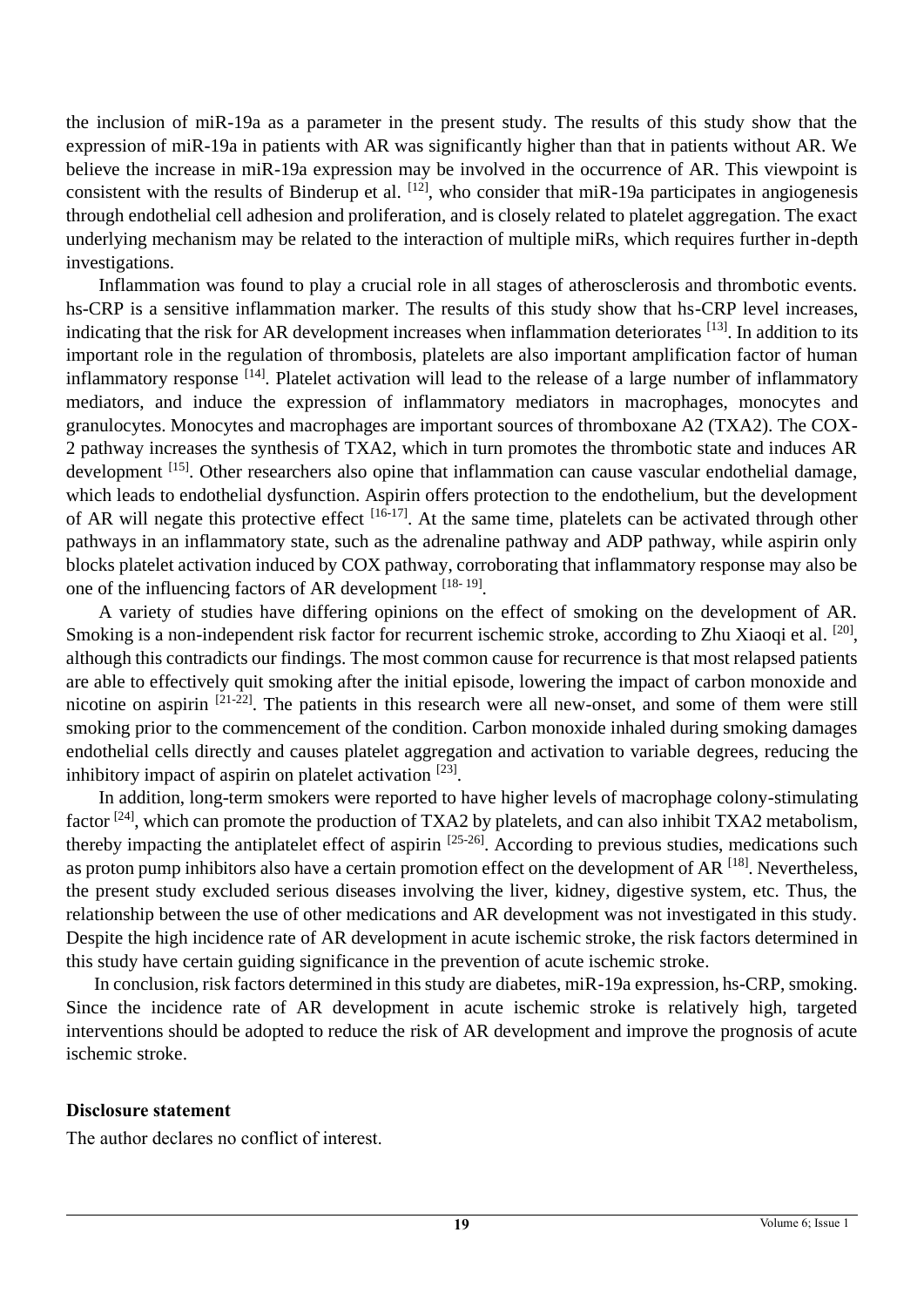#### **References**

- [1] Parida K, Li Q, Li H, 2018, Analysis of Risk Factors for Progressive Ischemic Stroke. Chinese Journal of Integrative Medicine on Cardio- / Cerebro-vascular Disease, 16(4): 507-508.
- [2] Li F, Liu D, Zhou L, 2020, The Incidence of Aspirin Resistance in Patients with Cerebral Small Vessel Disease and its Relationship with Long-Term Prognosis. Chinese Journal of Stroke, 15(6): 100-104.
- [3] Xiao Y, Ma L, 2018, Research Progress on Risk Factors for Aspirin Resistance. Clinical Journal of Medical Officer, 46(5): 104-107.
- [4] Division of Neurology, Chinese Medical Association, Cerebrovascular Disease Group for the Division of Neurology, 2015, Chinese Medical Association. Diagnosis and Treatment Guidelines for Acute Ischemic Stroke 2014. Chinese Journal of Neurology, 48(4): 246- 257.
- [5] Li X, Fan L, Wang Q, et al., 2015, Application of Receiver Operating Characteristic Curves to Analyze the Value of Thromboelastography in the Diagnosis of Aspirin Resistance in the Elderly. Chinese Journal of Geriatric Heart Brain and Vessel Diseases, 17(12): 1265 -1267.
- [6] Li Z, Dong M, Li S, et al., 2017, Study on the correlation between the recurrence of ischemic stroke and aspirin resistance. Journal of Apoplexy and Nervous Diseases, 2017, 34(6): 497-499.
- [7] Lei C, Cao S, Yang J, 2018, Argatroban Plus Aspirin versus Aspirin in Acute Ischemic Stroke. Neurol Res, 40(4): 1-6.
- [8] Sun G, Chen Y, Guo Z, et al., 2020, Analysis of Risk Factors for Aspirin Resistance in Patients with Large Atherosclerotic Cerebral Infarction. Neural Injury and Functional Reconstruction, 15(4): 12-15.
- [9] Czech MP, 2017, Insulin Action and Resistance in Obesity and Type 2 Diabetes. Nat Med, 23(7): 804- 814.
- [10] Huang H, Zheng A, Ding X, et al., 2017, Analysis of Related Factors in Patients With Type 2 Diabetes Mellitus with Aspirin Resistance. Chinese Community Physician, 33(32): 106-107.
- [11] Ma K, Sun K, Sun B, 2016, The Expression and Clinical Significance of Platelet miR-19a in Patients with Acute Cerebral Infarction and Aspirin Resistance. Anhui Medical and Pharmaceutical Journal, 20(6): 1135-1137.
- [12] Binderup HG, Houlind K, Madsen JS, et al., 2016, Aspirin Resistance maybe Identified by miR-92a in Plasma Combined with Platelet Distribution Width. Clin Biochem, 49(15): 1167-1172.
- [13] Jing L, Sun R, 2017, Research on the Mechanism of Aspirin Resistance. Journal of Brain and Nervous Diseases, 25(10): 657-660.
- [14] Zhao W, Li Q, Sun J, 2018, The Relationship between Homocysteine, Thromboelastogram and Aspirin Resistance in Patients with Cerebral Infarction. Laboratory Medicine, 33(7): 637-639.
- [15] Xu W, Chen Y, Hua W, et al., 2016, Discussion on the Rationality of Fixed Compound Preparations of Aspirin and Proton Pump Inhibitor. The Chinese Journal of Clinical Pharmacology, 32(5): 466-468.
- [16] Xie W, Chen S, 2015, The Effect of Smoking on the Efficacy of Aspirin and Clopidogrel. Medical Recapitulate, 21(14): 2604-2606.
- [17] Alicia M, Azarpazhooh MR, Munoz C, et al., 2017, Association of Homocysteine and Smoking with Cerebral Microemboli in Patients with Mechanical Heart Valves: A Transcranial Doppler Study. Stroke Vasc Neurol, 2(4): 198-203.
- [18] Zhou Y, Cao T, 2019, SGP Ⅵ as A New Diagnostic Marker for Platelet Activation and its Clinical Significance. Guangdong Medical Journal, 40(20): 2970-2973.
- [19] Guo S, 2020, Correlation Analysis between Polymorphisms of Multidrug Resistance Genes and Aspirin Resistance in Patients with Ischemic Stroke. Jilin Medical Journal, 41(6): 1354-1356.
- [20] Zhu X, Lu X, 2016, Correlation Analysis of Aspirin Resistance in Patients with Recurrent Acute Cerebral Infarction. China Pharmacy, 27(9): 1194-1196.